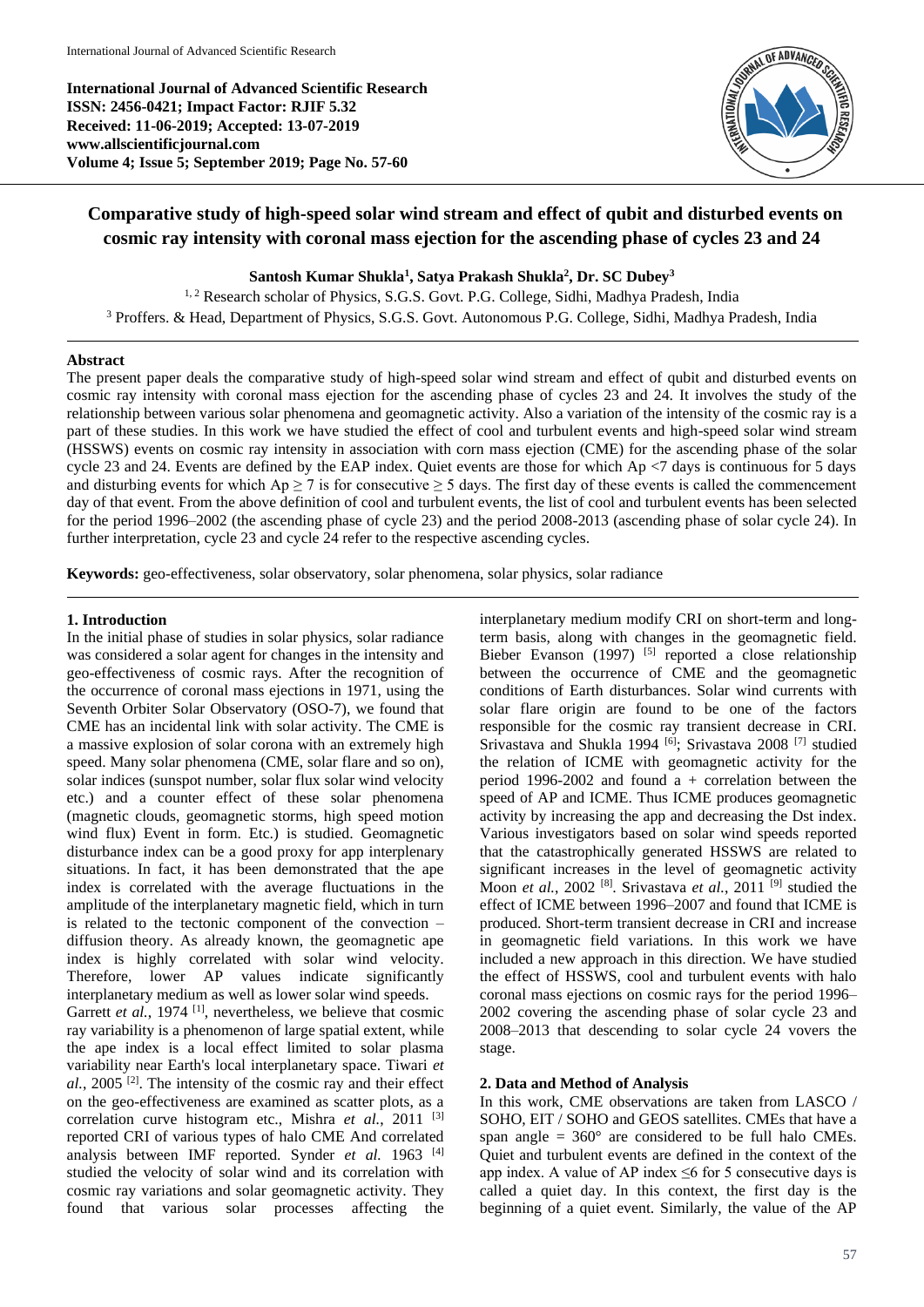index  $\geq$  7 being continuous for 5 days is called the disturbed day. In this context, the first day is the day of the beginning of the turbulent event.

We have extracted the 55th events for cycle 23 and 123 cool events for solar cycle 24 of which 14 events for cycle 23 and 31 events for cycle 24 are associated with CME. There are 113 disturbing events for cycle 23 and 43 events for cycle 24 of which 44 programs for cycle 23 and 15 events for cycle 24 are associated with CME. For HSSWS also 22 programs are received for both cycles 23 and 24. Out of which 3 programs for cycle 23 and 4 programs for cycle 24 are connected to CME.

Daily values of allu (0.78 cm) neutron monitor data have been taken for analysis. The present study was examined through superposed epoch analysis. Changes in the intensity of the cosmic ray are made at longer intervals (5 days before and 10 days after the event).

#### **3. Result and Discussions**

Various solar phenomena such as solar flare and solar wind were seen to separate the intensity of the cosmic ray Garde et al. 1983 <sup>[10]</sup>; Srivastava and Shukla 1994 <sup>[6]</sup>. After the recognition of CME in 1971, it is the main factor

influencing the intensity of cosmic ray on a long-term basis in Srivastava 2007 [11] .

Several researchers also studied the combined effect of CME with different categories of solar flares and solar flares. It was suggested that Jothe and Srivastava 2011<sup>[12]</sup> stated that a strong solar flare alone is capable of producing FD. Cosmic ray modulation of the solar wind plasma stream with high velocity Mishra et al. tested as an important factor in. The effect of cool turbulent and HSSWS events on the intensity of cosmic rays has been observed in 1990.

To observe the average behavior of the intensity of cosmic rays during the period (23-2002) ascending cycle 23 and (2008–2013) the ascending phase of solar cycle 24 for calm disturbed and HSSWS events from -5 to +18 days. Chronic analysis has been done. Plotted in the figure as the percentage deviation of data from the owl neutron monitor station. Zero days correspond to the day of onset of the respective event. Fig. 1 shows the variation of CRI for the quiet event in association with cycles 23, 24 and CME. Fig. 2 shows such changes with the day of onset for the perturbation event for cycle 23, together with 24 and CME. Fig. 3 shows the variation of CRI for HSSWS events for cycles 23, 24 and inattentiveness with CME.



**Fig 1:** Shows chree analysis of CRI for quiet event for cycle 23, 24 and in association with CME. Zero epoch day corresponds to the onset day of repective event.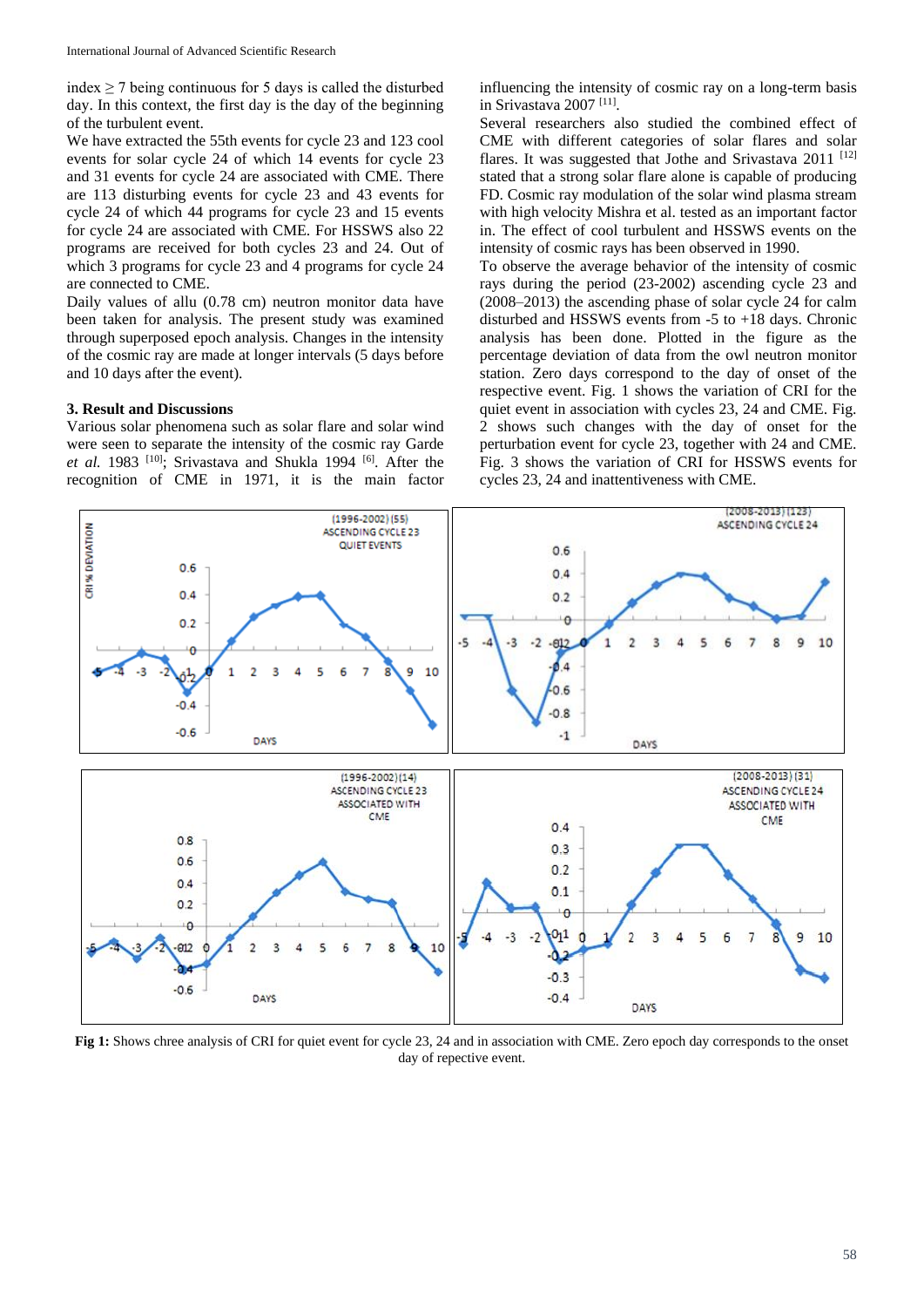

**Fig 2:** Shows chree analysis of CRI for disturbed event for cycle 23, 24 and in association with CME. Zero epoch day corresponds to the onset day of repective event.



**Fig 3:** Shows chree analysis of CRI for HSSWS events for cycle 23, 24 and in association with CME. Zero epoch day corresponds to the onset day of repective event.

The result of our analysis suggests that HSSWS events combined with CME show a greater effect on CRI than quiet or turbulent events.

Quiet events are shown to have maximum depression for cycle 24 and minimum depression for cycle 24 in association with CME. Maximum depression is achieved 2 days before onset and minimum depression 1 day before onset. In each case for quiet events the minimum depression with CME is achieved 1 day before the day of onset.

Annoying events show maximum depression 5 days after onset with CME for cycle 24. In all other situations, maximum depression is achieved 4-5 days after onset.

The maximum depression for HSSWS events is attained since the beginning of day 4 for cycle 23 with CME at the

beginning. We have obtained two depression points in each case except cycle 24. Peak depression called FD is obtained for cycle 24.

It is worth noting that the area of the graph with positive values for turbulent events has a negative value for quiet events i.e. quiet and turbulent events are reversible phenomena.

## **4. Conclusion**

The association of CME shows maximum variation in the incidence of HSSWS while quiet events indicate minimal variation indicating that CME promotes HSSWS more effectively. Thus it is concluded that the solar wind velocity which is the deciding parameter for HSSWS is mainly